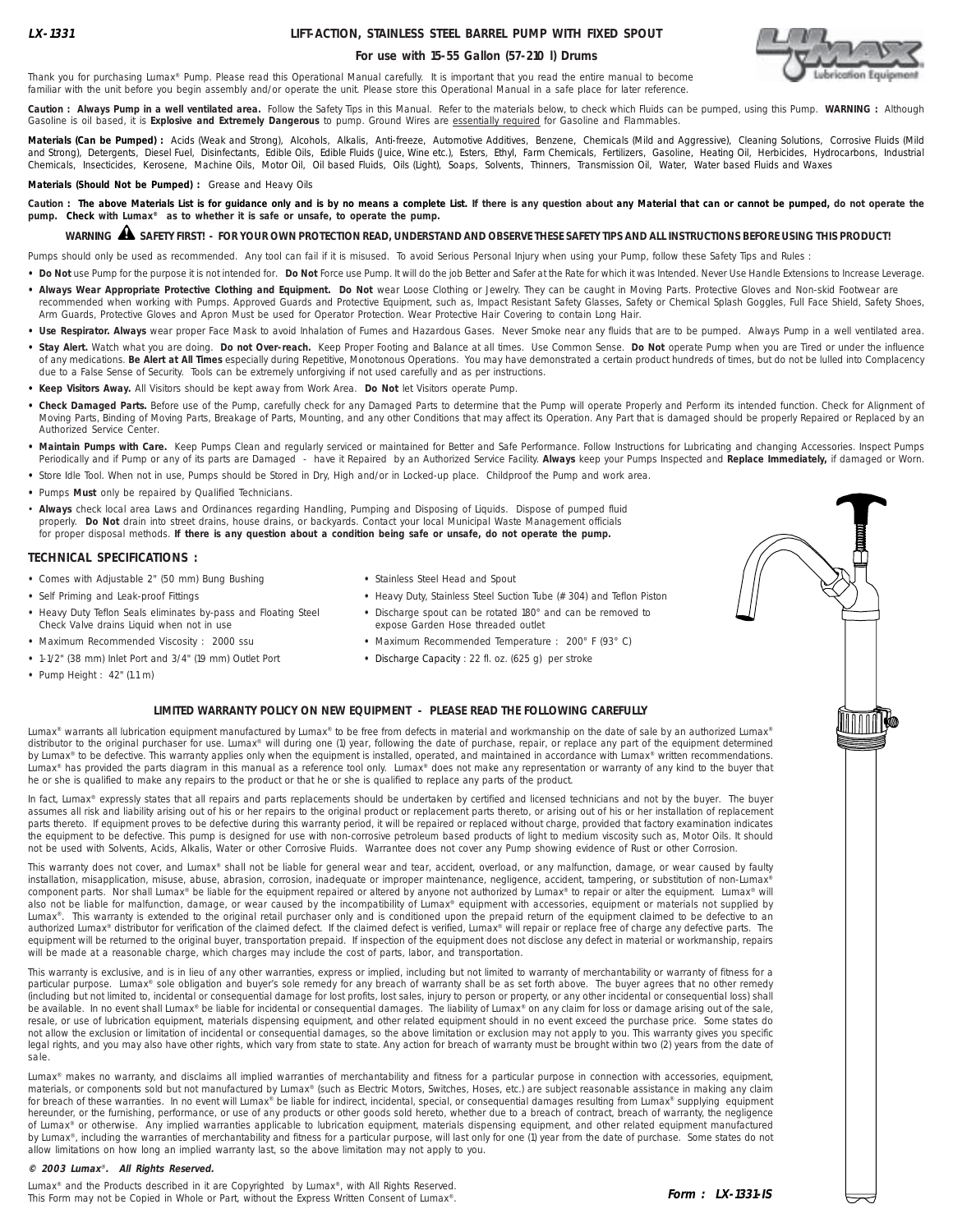# **Lubrication Equipment**

Gracias por comprar la bomba Lumax<sup>®</sup>. Sírvase leer cuidadosamente este Manual de Funcionamiento. Es importante que usted lea todo el manual para familiarizarse con la unidad antes de comenzar el ensamblaje y/o funcionar la unidad. Sírvase mantener este Manual de Funcionamiento en un lugar seguro para referencia futura.

Precaución : Siempre bombee en un área bien ventilada. Siga los tips de seguridad en este Manual). Refiérase a los siguientes materiales para verificar qué materiales pueden ser bombeados con esta bomba. PELIGRO: Aunque la gasolina es a base de aceite, es explosiva y extremadamente peligrosa para bombear. Para los alambres de tierra esencialmente se requieren la gasolina y flammables.

**Para ser utilizada con tambores de 15 (56 lts.) a 55 galones (207 lts.)**

Materiales (pueden ser bombeados) : Acidos (débiles y fuertes), Alcoholes, Alcalis, Anticongelante, Aditivos para automóviles, Benceno, Químicos (Suaves y Agresivos), Soluciones de limpieza,<br>Fluidos corrosivos (Suaves y Fu Gasolina, Aceite para calentar, Herbicidas, Hidrocarbonos, Químicos industriales, Insecticidas, Querosén, Aceites para máquinas, Aceite de motor, Fluidos a base de aceites, Aceites (Ligeros), Jabones, Solventes, Tiner, Aceite de transmisión, Agua, Fluidos a base de agua y Ceras

**Materiales (no deberían ser bombeados) :** Grasa y Aceites (Pesados)

Precaución: La anterior lista de materiales es solo una guía y de ninguna manera es una lista completa. Si tuviese una pregunta sobre qué materials pueden ser bombeados o no, no **funcione la bomba. Verifique con Lumax\* si el material es seguro para funcionar la bomba, o no.**

### **ADVERTENCIA ¡SEGURIDAD PRIMERO! ¡PARA SU PROPIA PROTECCIÓN: LEA, ENTIENDA Y SIGA ESTOS TIPS DE SEGURIDAD Y TODAS LAS INSTRUCCIONES ANTES DE UTILIZAR ESTE PRODUCTO!** !

Las bombas solamente deberían ser utilizadas según se recomienda. Si no es utilizada correctamente, cualquier herramienta puede fallar. Para evitar graves lesiones personales al utilizar su bomba, siga los siguientes tips y normas de seguridad:

- **No** utilice la Bomba para otro propósito. **No** forje la bomba. Funcionará mejor y más seguro a la velocidad para la cual fue diseñada. Nunca utilice extensiones de palanca para aumentar el brazo de la palanca.
- **Vista siempre el traje y el equipo protector apropiado. No** vista ropa suelta o joyas. Éstas pueden ser atrapadas en las partes movibles. Los guantes protectores y calzado que no resbale son recomendables cuando trabaje con bombas. Protectores adecuados y equipo de protección tales como anteojos de seguridad resistentes a los impactos, anteojos protectores contra salpicaduras químicas o de seguridad, pantalla completa para la cara, zapatos de seguridad, protectores para brazos, guantes protectores y delantal deben ser utilizados para la protección del operador. Utilice una cubierta protectora para el cabello, para cubrir el cabello largo.
- **Use Respirador. Siempre** use la mascara facial adecuada para evitar la inhalación de vapores y gases peligrosos. Nunca fume cerca de cualquier fluido que deba ser bombeado. Bombee siempre en un área bien ventilada.
- **Manténgase alerta.** Vigile siempre lo que hace. **No se estire.** Mantenga el equilibrio y el balance adecuado en todo momento. Utilice el sentido común. **No** funcione la bomba cuando usted esté cansado o bajo la influencia de algún medicamento. **Manténgase alerta en todo momento** especialmente durante operaciones repetitivas y monótonas. Usted puede haber demostrado un producto varios cientos de veces, sin embargo, no se confíe demasiado debido a un falso sentido de seguridad. Si no se utilizan cuidadosamente y según las instrucciones, las herramientas pueden ser extremadamente implacables.
- **Mantenga a los visitantes alejados.** Todos los visitantes deberán mantenerse lejos del área de trabajo. **No** deje que los visitantes funcionen la bomba.
- **Revise las piezas dañadas.** Antes de utilizar la bomba, revise cuidadosamente si hay alguna pieza dañada para determinar si la bomba funcionará correctamente y realizará su función. Revise la alineación de las piezas movibles, unión de las piezas movibles, ruptura de las piezas, montaje, y cualquier otra condición que pueda afectar su funcionamiento. Cualquier pieza que esté dañada deberá ser reparada o reemplazada adecuadamente por un Centro de Servicio autorizado.
- **Mantenga las bombas con cuidado.** Mantenga las bombas limpias y hágales servicio o mantenimiento regularmente para un mejor rendimiento y mas seguro. Siga las instrucciones para lubricación y cambiar los accesorios. Inspeccione las bombas periódicamente y si la bomba o cualquiera de sus piezas están dañadas: - haga que un Representante Autorizado de Servicio lo repare. Mantenga sus bombas inspeccionadas **siempre** y **reemplácela inmediatamente**, si se daña o se desgasta.
- **•** Almacene la herramienta cuando no este en uso. Las bombas deberían ser almacenadas en un lugar seco, en alto y/o cerrado. Mantenga la bomba y el área de trabajo fuera del alcance de los niños.
- **•** Las bombas **deben** ser reparadas solamente por Técnicos Calificados.
- · Revise siempre las leyes y ordenanzas locales relacionadas con el manejo, bombeo y disposición de los fluidos bombeados. Deseche los fluidos bombeados adecuadamente. No drene los fluidos en los drenajes de la calle, drenajes de la casa o patios traseros. Contacte a sus funcionarios municipales locales de desecho sobre los métodos adecuados de desecho. **Si tiene alguna pregunta sobre si es seguro funcionar la bomba o no, no funcione la bomba.**

#### **ESPECIFICACIONES TÉCNICAS :**

- Tiene tapón de boquilla ajustable de 2" (50 mm) **•** Cabezal y surtidor de acero inoxidable
- 
- 
- 
- **•** Puerto de entrada 1-1/2" (38 mm) y puerto de salida 3/4" (19 mm) **•** Capacidad de descarga: 22 fl. oz. (625 g) por golpe
- 
- **•** Auto primador y Accesorios a prueba de goteo **•** Tubo de succión de acero inoxidable para trabajo pesado (# 304) y pistón de teflón
- **•** Sellos de teflón para trabajo pesado eliminan el paso y la válvula flotante **•** Surtidor de descarga puede ser girado 180 ° y puede ser removido para exponer la de chequeo de acero inoxidable drena el líquido cuando no está en uso salida acanalada de la manguera de jardín
- **•** Viscosidad máxima recomendada: 2000 ssu **•** Temperatura máxima recomendada: 200°F (93°C)
	-

**•** Altura de la bomba: 42" (1.1 m)

#### **POLÍTICA DE GARANTÍA LIMITADA SOBRE EL NUEVO EQUIPO SÍRVASE LEER CUIDADOSAMENTE LO SIGUIENTE**

Lumax® garantiza que todo equipo de lubricación fabricado por Lumax® esté libre de defectos en cuanto a material y mano de obra a la fecha de la venta por parte de un distribuidor autorizado Lumax® al comprador original pa el uso. Durante un (1) año, después de la fecha de compra, Lumax® reparará, o reemplazará cualquier pieza del equipo que Lumax® determine que está defectuosa. Esta garantía se aplica solamente cuando el equipo está instala operado y mantenido de conformidad con las recomendaciones escritas de Lumax®.

Lumax® ha suministrado el diagrama de piezas en este manual solamente como una herramienta de referencia. Lumax® no entrega ninguna representación o garantía de ningún tipo al comprador de que él o ella está calificado para realizar ninguna reparación al producto o que él o ella está calificado para reemplazar alguna pieza del producto. De hecho, Lumax® manifiesta expresamente que todas las reparaciones y piezas de reemplazo deberían ser realizados por técnicos certificados y licenciatarios y no por el comprador. El comprador asume todos los riesgos y responsabilidades que surjan de sus reparaciones hechas al producto original o a las piezas de reemplazo del mismo, o que surjan de la instalación de piezas de reemplazo al mismo. Si el equipo demuestra estar defectuoso durante este período de garantía, será reparado o reemplazado sin cargos, siempre que el examen de la fábrica indique que el equipo está defectuoso. Esta bomba está diseñada para ser utilizada con productos hechos a base de petróleo no corrosivo de viscosidad ligera a media tales como aceite de motores. No deberá ser utilizada con solventes, ácidos, álcalis, agua u otros fluidos corrosivos. La garantía no cubre ninguna bomba que muestra signos de óxido o alguna otra corrosión. Esta garantía no cubre, y Lumax® no será responsable del desgaste general accidentes, sobrecarga, o algún malfuncionamiento, daño o desgaste causado por una mala instalación, aplicación errada, maluso, abuso, abuso, abuso, abrasión corrosión, mantenimiento inadecuado, o impropio, negligencia, ac manipulación o sustitución de piezas componentes que no sean Lumax®.

Lumax® tampoco será responsable del equipo reparado o alterado por alguien que no esté autorizado por Lumax® para reparar o alterar el equipo. Lumax® tampoco será responsable por el mal funcionamiento, daño, o desgaste causado por la incompatibilidad del equipo Lumax® con accesorios, equipo o materiales que no sean suministrados por Lumax®. Esta garantía sólo se extiende al comprador original al detal y está condicionada a la devolución prepagada del equipo considerado defectuoso a un distribuidor Lumax® autorizado para la verificación del defecto reclamado. Si se verifica el defecto reclamado, Lumax® reparará o hará el reemplazo sin costo alguno sobre la piezas defectuosas. El equipo será devuelto al comprador original con transporte prepagado. Si la inspección del equipo no revela ningún defecto en los materiales o mano de obra, las reparaciones serán hechas a un precio razonable, cuyos cargos pueden incluir los costos de piezas, mano de obra y transporte.

Esta garantía es exclusiva, y es in lieu de cualquier otra garantía, expresa o implícita, incluvendo pero no limitada a la garantía de mercadeabilidad o garantía de aptitud para un fin específico. La única obligación de Lu el único remedio del comprador en caso de alguna violación de la garantía deberá ser como se establece arriba. El comprador acuerda que ningún otro remedio estará disponible (incluyendo pero no limitado al daño, incidental o a consecuencia de las ganancias perdidas, ventas perdidas, daños a la persona o a la propiedad, o cualquier pérdida incidental o consecuencia). Lumax® no será responsable en ningún momento por los daños incidentales o consecuenciales. La responsabilidad de Lumax® por cualquier reclamo o pérdida que surja de la venta, reventa o uso del equipo de lubricación, equipo nispensador de materiales, y otro equipo relacionado no deberá en ningún<br> derechos legales específicos, y usted también puede tener otros derechos, que pueden variar de estado a estado.

Cualquier acción por la violación de la garantía deberá ser presentada dentro de los dos (2) años a partir de la fecha de la venta. Lumax® no otorga ninguna garantía y renuncia a todas las garantías implícitas sobre la me razonable para realizar cualquier reclamo por el incumplimiento de estas garantías. Lumax® no sera responsible en ningún caso por los daños indirectos, incidentales, especiales o consecuenciales resultantes del suministro de parte de Lumax® del equipo bajo el presente, o el suministro, rendimiento o uso de cualquier producto u otros bienes vendidos en el presente, sea debido a un incumplimiento del contrato, incumplimiento de la garantía, la negligencia de Lumax® o de otro modo.

Cualquier garantía implícita aplicable al equipo de lubricación, equipo dispensador de materiales, y otro equipo relacionado fabricado por Lumax®, incluyendo las garantías de mercadeabilidad y aptitud para un fin específic solamente durará un (1) año a partir de la fecha de compra. Algunos estados no permiten límites sobre la duración de una garantía implícita, por lo que el limite arriba expresado puede variar para usted.

**© 2003 Lumax** ®, **Todos los derechos reservados.** Lumax® y los productos descritos están registrados por Lumax® como propiedad literaria, con todos los derechos reservados. Este documento no puede ser copiado en todo o en parte sin el consentimiento expreso por escrito de Lumax®.